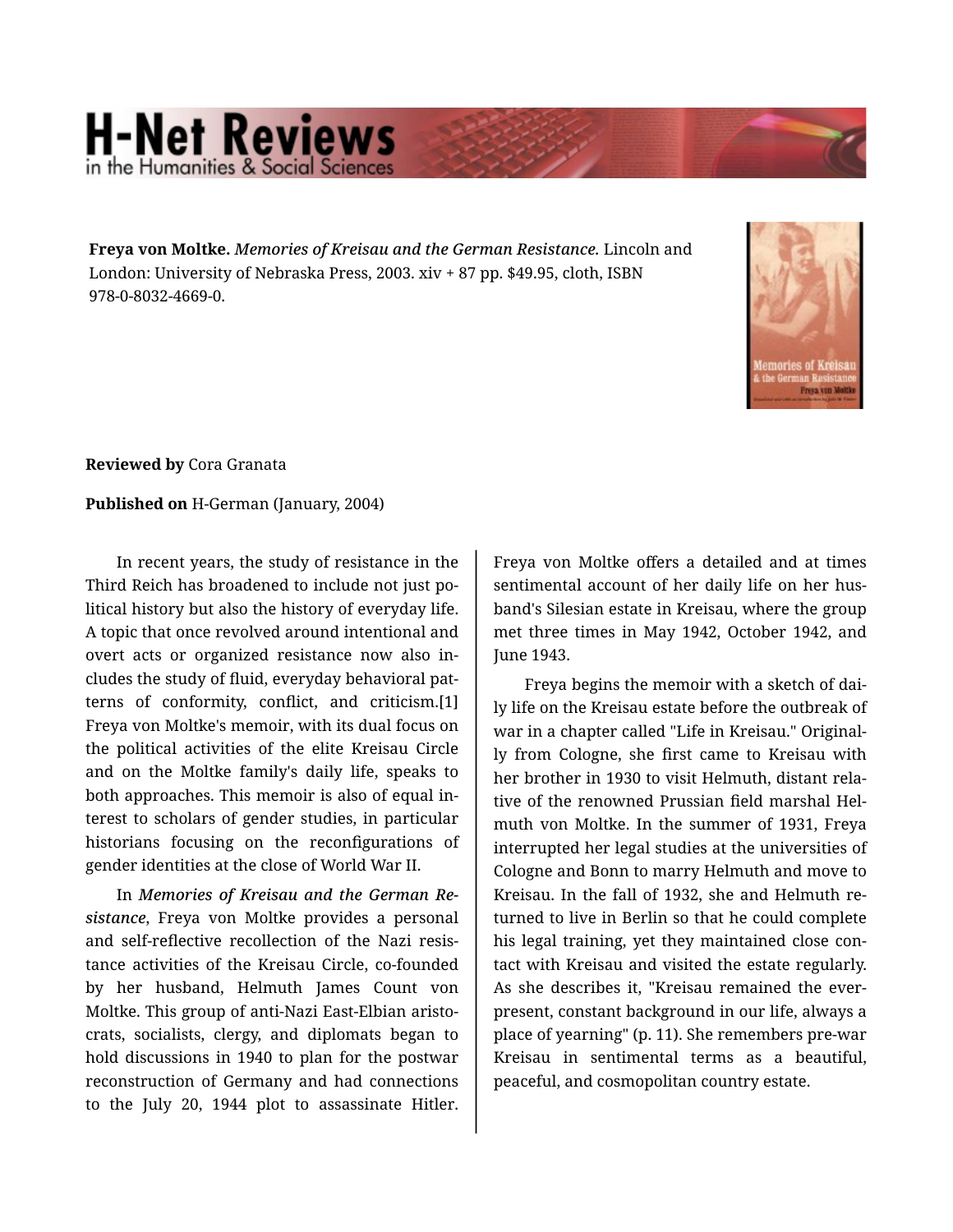While Freya emphasizes Helmuth's commit‐ ted opposition to National Socialism, her discus‐ sion of the couple's everyday life also illuminates the daily compromises and negotiations the fami‐ ly undertook to navigate life under the Nazi dicta‐ torship. Adolf Zeumer, the caretaker of the Moltke family estate, was a committed Nazi. As she re‐ calls, "It became important for us that Herr Zeumer immediately and enthusiastically joined the Nazi Party, became head of the department, and thus controlled the police force in the village. He was a powerful man in Kreisau" (p. 13). Zeumer protected the Moltke family from denun‐ ciations. A more critical discussion of Zeumer's complicity with National Socialism would have been warranted, yet Freya seems hesitant to con‐ demn the family's long-time employee. The pic‐ ture she paints is of a loyal, trustworthy, hardworking employee who was misguided by Nazi ideology. Zeumer was, of course, not the only source of protection the Moltke family enjoyed. Nazi respect for the famous Field Marshall von Moltke afforded Freya and Helmuth a certain re‐ spect as well.

The author writes with self-criticism about the protection Kreisau provided her and about her isolation from Nazi wartime atrocities. She notes that, "The farm was so far out of the way and so small that by the time news made its way there, it was in a milder form; in short, Kreisau made us more independent than were many oth‐ ers opposed to the Nazi regime, and Helmuth was always aware of this" (p. 14). Certainly, the Kreisau Circle would not have been able to meet and organize its activities without the protection Kreisau provided. Still, as Freya points out, "it re‐ quired a certain amount of sticking my head in the sand, which I did, for it was unbearable to imagine what was going on. And I protected my‐ self. 'Don't look around and just do your work,' was basically Helmuth's advice to me.... But that doesn't excuse us" (p. 28).

In her section on "Our Work for the Future," Freya describes the war's impact on Kreisau and details the three meetings the Kreisau Circle held there. She hid copies of the group's planning doc‐ uments in the attic of the manor and brought them with her when she left Kreisau after it fell to Russian occupation. She portrays the first Kreisau Circle gathering, held May 22-25, 1942, as a re‐ laxed and cheerful weekend. This meeting fo‐ cused on the post-war reconstruction of the Ger‐ man educational system and the relationship be‐ tween church and state. The second meeting, held the weekend of October 16-18 of the same year, was more tense than the first, with the main top‐ ics of discussion centering on the reconstruction of the state and the economy. The terrible wartime atmosphere even further influenced the third weekend meeting, which lasted from June 12-14, 1943. During this final gathering at Kreisau, the group focused its energies on foreign relations and Nazi war crimes. Freya's memoir remains vague about her knowledge of Nazi atrocities against Jews. Of this final meeting she recalls, "This time there was more pressure from the out‐ side because of the continuing war and the terri‐ ble news about the acts of the Germans. All of that prevented what should have been a Pentecost weekend mood. However, I no longer remember whether we spoke much on this weekend about the horrible crimes that were in full swing against Jews above all but also against Russians and Poles" (p. 33).

The National Socialists arrested Helmuth in January 1944 for alerting a friend that he was to be taken into custody, a matter unrelated to the Kreisau Circle. Freya recalls monthly visits and the letters the couple exchanged while Helmuth was in prison. With Claus Stauffenberg's failed as‐ sassination and coup attempt against Hitler on July 20, 1944, Helmuth's status was even more precarious. Stauffenberg had become connected to the Kreisau Circle through Peter Yorck, a cousin of Stauffenberg. After a tense series of months in which Helmuth sent coded messages by letter to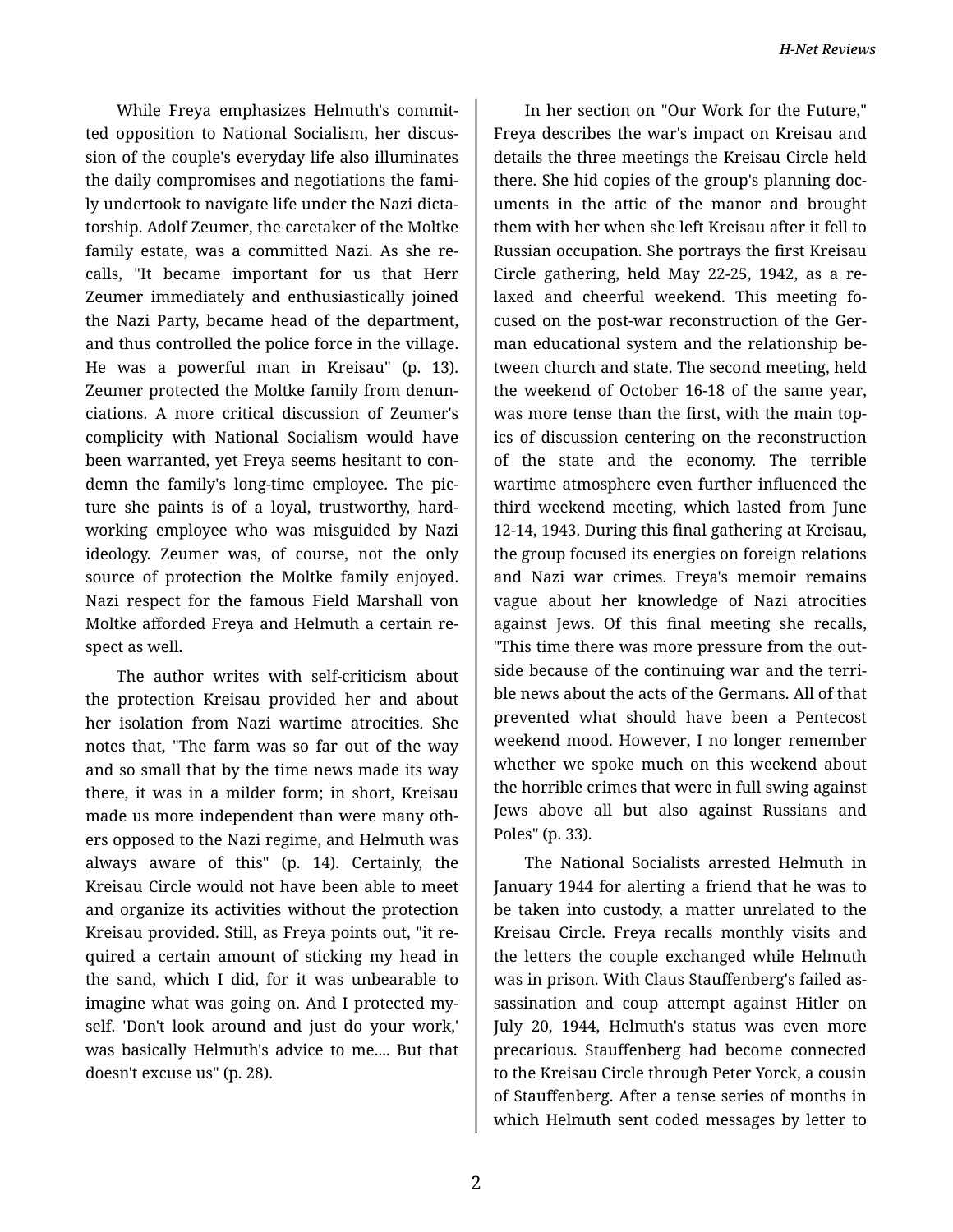Freya about his status in prison, he was executed on January 23, 1945.

While the first two chapters of the memoir of‐ fer thoughtful if sentimental recollections of daily life on the estate and of the political activities of the Kreisau Circle, one of the most valuable con‐ tributions of the work emerges in its final chapter, "The Last Months of Kreisau."[2] In this chapter, Freya describes her own efforts to survive during the collapse of the Third Reich after her husband's execution. Here the memoir confirms the conclu‐ sions of recent studies of the new roles, opportu‐ nities, and challenges single women encountered at the close of the war.[3] The author's narrative voice in this chapter becomes more active as we learn about how this resourceful woman, mourn‐ ing her recently executed husband, traveled east‐ ward from Berlin back toward Kreisau against the flood of refugees fleeing west in the final months of the war. With Russian soldiers quickly ap‐ proaching, she and a small group of Kreisau resi‐ dents, including six children, found brief refuge in a Czech village. Freya lucidly details her brave, solitary, ten-hour bicycle journey through moun‐ tainous terrain from Czechoslovakia to Kreisau to check on the family estate. As she writes, "So I continued to ride, and rode and rode; I saw Eule Mountain from behind, then came into its shad‐ ow, rode along the long Wuestewaltersdorf valley, turned at Kynau into the Weistritz Dam, and rode along the magnificent Talsperre Road down to Oberweistritz. The day was now slowly beginning to wane, but my joy at seeing Muehlberg and the chapel hill on the horizon and my growing antici‐ pation at arriving home again gave me wings.... On this evening I had the feeling that all the hap‐ piness and richness of our Kreisau life had come together in me once more during this journey home" (p. 51). Here Freya steps onto center stage, providing an eloquent and personal account of a woman's remarkable survival strategies in the fi‐ nal months of the war and in the aftermath of the collapse of the Third Reich.

Taken as a whole, historians of resistance in the Third Reich will find that this memoir adds to the available English-language sources on the Kreisau Circle by combining a discussion of the political activities of the group with glimpses into the compromises, conflicts, and negotiations of everyday life in Kreisau.[4] This combination, in addition to its engaging style, also makes the memoir useful for undergraduate classroom use. On the other hand, the memoir does not comment on past debates among resistance historians re‐ garding the extent of the Kreisau Circle's involve‐ ment in the July 20 conspiracy. Instead, the author's discussion of the political activities of the Kreisau Circle focuses on the period before her husband's arrest in January 1944.[5] Scholars fo‐ cusing on the reconfigurations of gender identi‐ ties at the close of World War II will find the final chapter of particular interest, as it provides a powerful account of how a recently widowed woman navigated the dangerous terrain of the collapse of the Third Reich.

## Notes

[1]. Over the last couple of decades, historians have debated how to best define "resistance." Martin Broszat's "Bavaria Project" significantly broadened the focus beyond the study of *Wider‐ stand*, intentional, high risk challenges to the regime as a whole, to look at *Resistenz*, an ap‐ proach that opened up the examination of every‐ day patterns of conformity, opposition, and con‐ sensus within Nazi society. Martin Broszat et al., eds., *Bayern in der NS-Zeit*, 6 vols. (Munich: Old‐ enbourg, 1977-83).

[2]. This chapter was written in 1961 and first appeared in Freya von Moltke, Michael Balfour, Julian Frisby, *Helmuth James Graf von Moltke: 1907-1945* (Zurich: Diogenes Verlag, 1984).

[3]. Elizabeth Heineman, *What Difference Does a Husband Make: Women, Marital Status in Nazi and Postwar Germany* (Berkeley and Lon‐ don: University of California Press, 1999).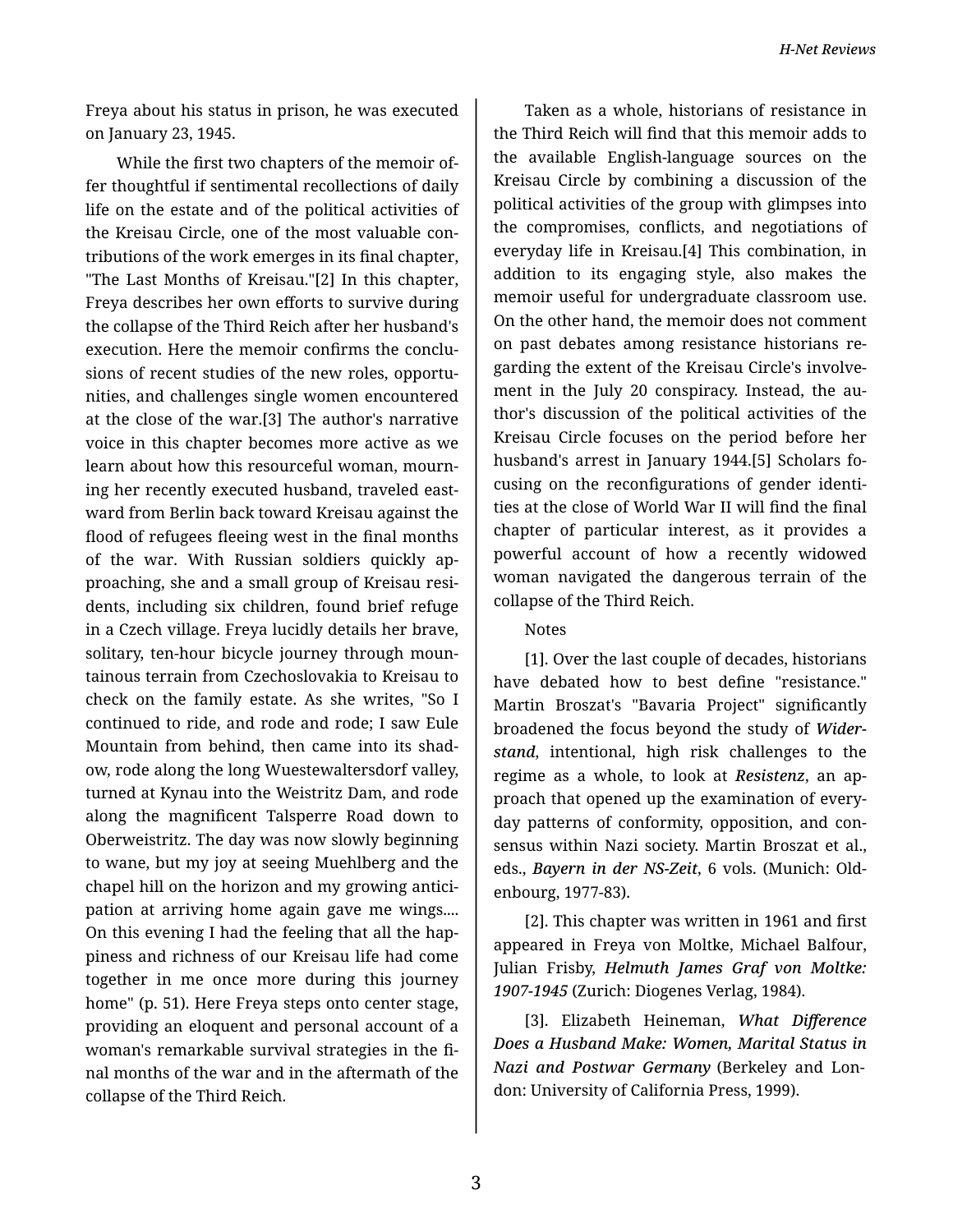[4]. Some secondary sources in English in‐ clude Peter Hoffmann, *The History of the German Resistance: 1933-1945*, trans. Richard Barry (Cam‐ bridge: MIT Press, 1977); Peter Hoffmann, *Ger‐ man Resistance to Hitler* (Cambridge, Massachu‐ setts and London: Harvard University Press, 1988); David Clay Large, ed., *Contending with Hitler. Varieties of German Resistance in the Third Reich* (Washington DC: German Historical Institute and Cambridge University Press, 1991); and Ger van Roon, *German Resistance to Hitler: Count von Moltke and the Kreisau Circle*, trans. Peter Ludlow (London and New York: Van Nos‐ trand Reinhold, 1971). Useful primary sources in English include Helmuth James von Moltke, *Let‐ ters to Freya: 1939-1945*, ed. and trans. Beate Ruhm von Oppen (New York: Alfred A. Knopf, 1990); and Marion Yorck von Wartenburg, *The Power of Solitude: My Life in the German Resis‐ tance*, ed. and trans. Julie M. Winter (Lincoln and London: University of Nebraska Press, 2000).

[5]. Karl Dietrich Bracher, *The German Dicta‐ torship: The Origins, Structure, and Effects of Na‐ tional Socialism* (New York: Praeger, 1970); Thomas Childers, "The Kreisau Circle and July 20," in *Contending with Hitler: Varieties of German Resistance in the Third Reich*, ed. David Clay Large (Washington DC: German Historical Insti‐ tute and Cambridge University Press, 1991), pp. 99-117; Peter Hoffmann, *Widerstand, Staatsreich, Attentat. Der Kampf der Opposition gegen Hitler* (Munich: R. Piper, 1969); and Ger van Roon, *Ger‐ man Resistance to Hitler*. Childers and Hoffmann departed from Roon and Bracher by concluding that the Kreisau Circle remained active after Moltke's arrest in January 1944 and did play an important role in the July 20 assassination plot.

Copyright (c) 2004 by H-Net, all rights re‐ served. H-Net permits the redistribution and reprinting of this work for nonprofit, educational purposes, with full and accurate attribution to the author, web location, date of publication, originat‐ ing list, and H-Net: Humanities & Social Sciences

Online. For other uses contact the Reviews editori‐ al staff: hbooks@mail.h-net.msu.edu.